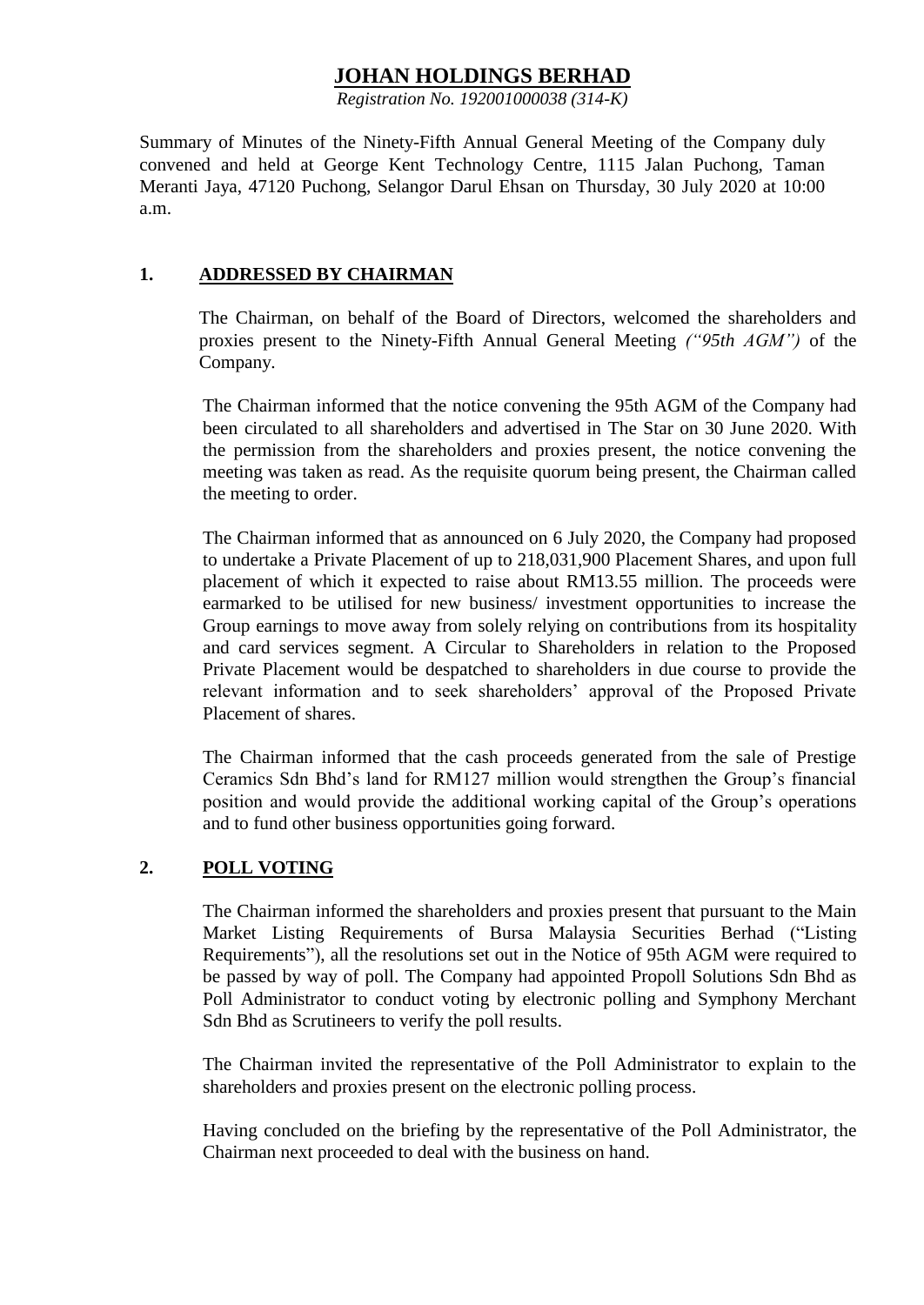### **3. AUDITED FINANCIAL STATEMENTS FOR THE FINANCIAL YEAR ENDED 31 JANUARY 2020 AND THE REPORTS OF THE DIRECTORS AND AUDITORS**

The audited financial statements of the Company for the financial year ended 31 January 2020 and the Reports of the Directors and Auditors were tabled for discussion.

As no questions were raised from the floor, it was recorded that the audited financial statements of the Company for the financial year ended 31 January 2020 and the Report of Directors and Auditors had been duly tabled and received by the Shareholders.

### **4. POLL RESULTS**

All the resolutions tabled at the 95th AGM of the Company were duly passed by the shareholders of the Company and the poll results of the resolutions as summarised below:-

|                                                                                                                                                                                                                      | <b>FOR</b>    |      | <b>AGAINST</b> |      |
|----------------------------------------------------------------------------------------------------------------------------------------------------------------------------------------------------------------------|---------------|------|----------------|------|
|                                                                                                                                                                                                                      | No. of shares | $\%$ | No. of shares  | $\%$ |
| <b>Ordinary Resolution 1</b><br>Re-election of Tan Sri Dato' Tan<br>Kay Hock as a Director                                                                                                                           | 347,874,957   | 100  |                |      |
| <b>Ordinary Resolution 2</b><br>Re-election of Mr Ooi Teng Chew<br>as a Director                                                                                                                                     | 347,674,957   | 100  |                |      |
| <b>Ordinary Resolution 3</b><br>Approval of payment of Directors'<br>fees and benefits to Non-Executive<br>Directors for the financial year<br>ended 31 January 2020                                                 | 347,426,957   | 100  |                |      |
| <b>Ordinary Resolution 4</b><br>Approval of payment of Directors'<br>fees and benefits to Non-Executive<br>Directors for the financial year<br>ending 31 January 2021                                                | 347,874,957   | 100  |                |      |
| <b>Ordinary Resolution 5</b><br>Re-appointment of Deloitte PLT as<br>the Company's Auditors for the<br>financial year ending 31 January<br>2021 and to authorise the Board of<br>Directors to fix their remuneration | 347,874,957   | 100  |                |      |